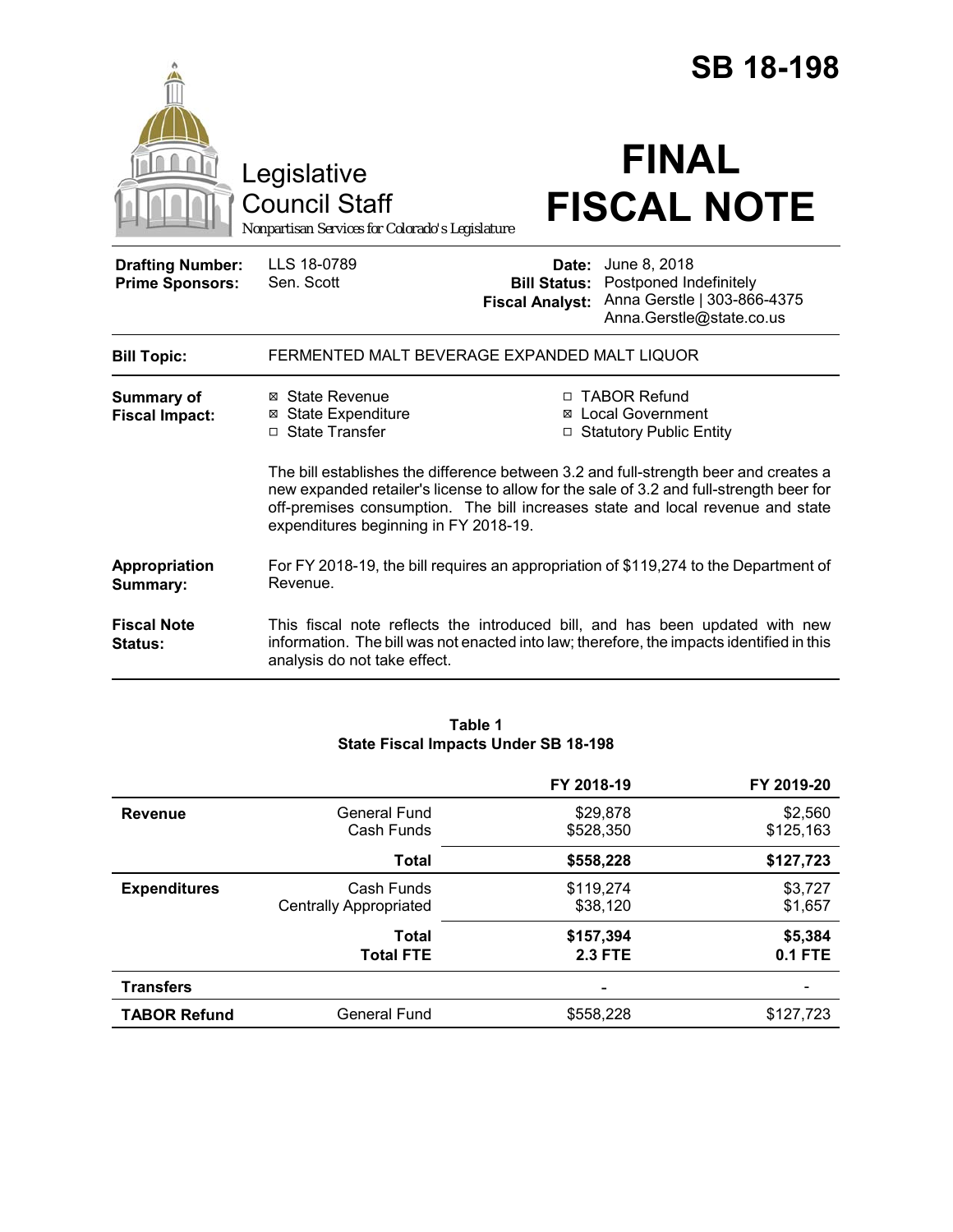# **Summary of Legislation**

The bill makes changes to state law related to the regulation of 3.2 and full-strength beer.

**Definitions.** Under current law, fermented malt beverages (3.2 beer) may not exceed 3.2 percent alcohol by weight or 4 percent by volume and malt liquor (full-strength beer) only includes beer exceeding 3.2 percent by weight. Beginning January 1, 2019, there is no longer a distinction between 3.2 and full-strength beer under current law. The bill continues the current distinction between 3.2 and full-strength beer.

**New expanded retailer's license.** Under current law, there are three license types available that allow the sale of 3.2 beer: on-premises consumption, off-premises consumption, and on/off premises consumption licenses. The bill creates a new expanded retailer's license to permit the sale of 3.2 and full-strength beer at retail. The annual state licensing fee for an expanded retailer's license is \$75, and the state licensing authority may set application fees for the license. A local licensing authority may not accept applications for a new expanded retailer license prior to January 1, 2019, and may not issue a new license:

- if it would add an undue concentration of licenses or require use of additional law enforcement resources; or
- if the location is located within 1,500 feet of a licensed 3.2 beer off-premises retailer, retail liquor store, or liquor-licensed drugstore, or within 3,000 feet of those licensees in a municipality with a population of 10,000 or less.

Expanded retailer's licensees may not:

- sell full-strength beer in single-serve containers;
- allow employees under the age of 21 to sell beer, check age identification, make deliveries beyond the parking area, or have contact with alcohol; and
- sell beer between midnight and 8 a.m., or without checking the identification of the customer.

**License conversion.** The bill allows licensees who hold a 3.2 off-premises license prior to January 1, 2019, to convert their license to an expanded retailer's license. Licensees must:

- notify state and local licensing authorities between July 1, 2018, and January 1, 2019, of their intent to convert the license; and
- not expand the floor or cooler space and number of stock keeping units, or SKUs, dedicated to 3.2 beer as of July 1, 2018, in order to accommodate both 3.2 beer and full-strength beer.

If a licensee fails to meet these conditions, the retailer may not convert their license to an expanded retailer's license and must meet the radius and undue concentration requirements listed above for a new expanded retailer's license.

**On/off premises license***.* The bill eliminates the 3.2 beer on/off premises consumption license beginning January 1, 2019, and allows current licensees to convert their license to either a 3.2 on-premises, off-premises, or expanded retailer's license when their license is up for renewal.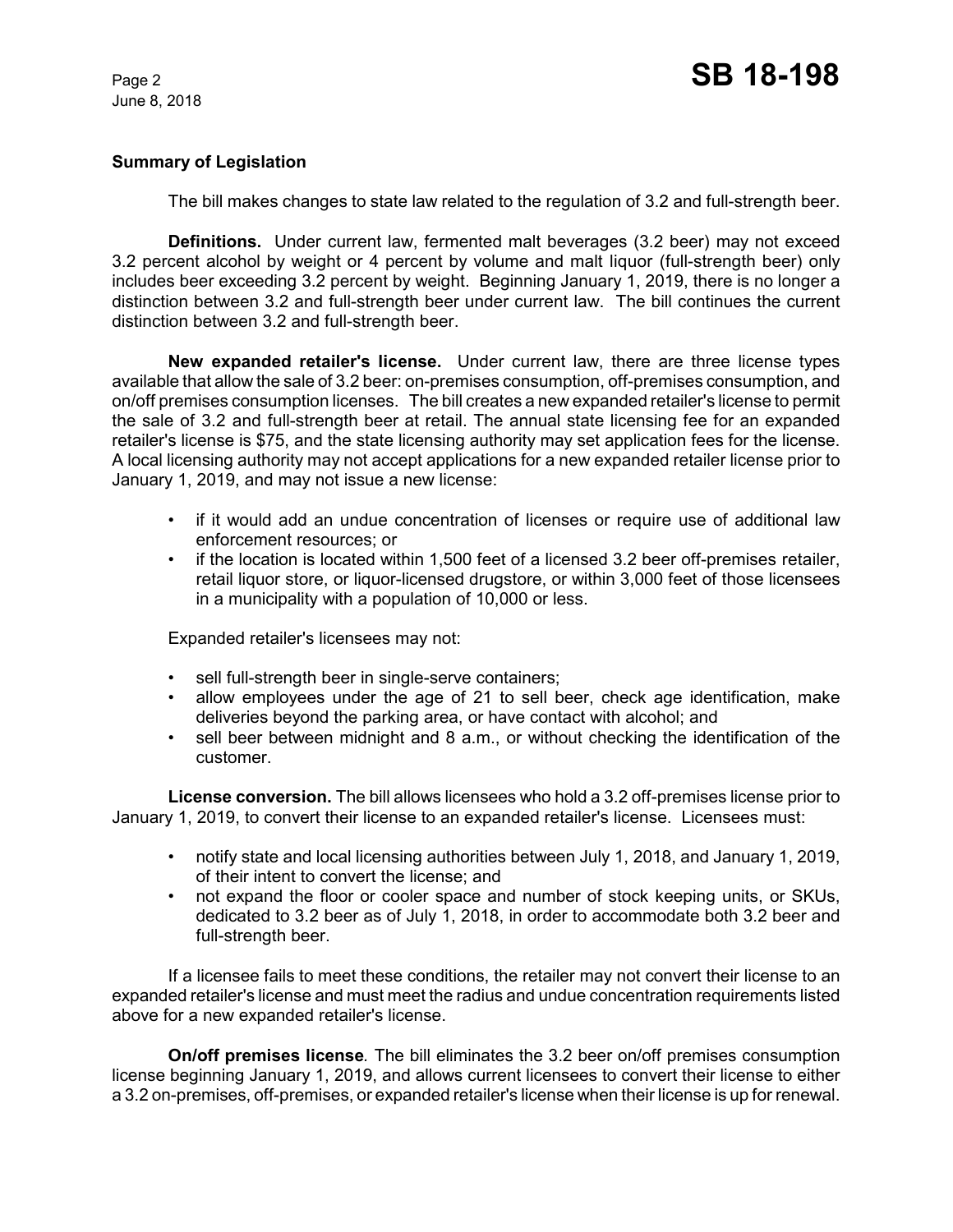**Identification requirements.** Under current law, retail licensees selling 3.2 beer are not required to verify that consumers are at least 21 years of age by checking a valid identification. The bill specifies that retail licensees selling any alcohol beverage must require age verification, as long as the person reasonably looks to be under 50 years old.

## **Background**

**Senate Bill 16-197.** Senate Bill 16-197 significantly changed the licensing of off-premises retail liquor sales, including removing the distinction between 3.2 and full-strength beer, beginning January 1, 2019, and establishing radius requirements for any new off-premises retail licensee.

**Current licensees.** Under current law, 3.2 beer retail licenses authorize a licensee to sell 3.2 beer for either on-premises consumption, off-premises consumption, or on and off premises consumption. As of March 2018, there are 1,549 3.2 beer retail licensees, of which 1,477 are licensed for off-premises consumption and 72 for on and off premises consumption.

**Fee breakdown.** For a new 3.2 beer retail license or to process a license conversion, applicants must pay a one-time state application fee of \$1,550 and a state license fee of \$75. The local licensing fee is \$25 in a city and \$50 in a county, plus any application fee, not to exceed \$1,000, assessed by the local licensing authority. For a license renewal, only the licensing fees are required. State liquor license fees are split between the General Fund and the Liquor Enforcement Division (LED) Cash Fund. In addition, the state receives 85 percent of local licensing fees, which are deposited into the Old Age Pension Fund.

# **Comparable Crime**

Legislative Council Staff is required to include certain information in the fiscal note for any bill that creates a new crime, changes the classification of an existing crime, or changes an element of the existing crime that creates a new factual basis for the offense. The bill aligns the unlawful acts associated with the new expanded retailer's license with the unlawful acts for the current 3.2 retail licenses. A majority of licensees that hold the new license are currently licensed and subject to the same provisions. In addition, the bill specifies that 3.2 licensees must verify the age and identification of consumers who reasonably appear to be under 50. The fiscal note assumes that licensees will follow state law and the requirements of their license or risk their license. As a result, the fiscal note assumes that any increase in cases as a result of the bill will be negligible and there will be no tangible impact to the judicial or court system.

# **Assumptions**

**3.2 off-premises licenses.** Of the 1,477 entities licensed for 3.2 off-premises consumption, the fiscal note assumes that:

- 75 percent (1,108) will convert their existing 3.2 off-premises license to the new expanded retailer's license, which allows them to sell 3.2 and full-strength beer, prior to January 1, 2019;
- 20 percent (295) will obtain a new expanded retailer's license after January 1, 2019; and
- 5 percent (74) will keep their current license.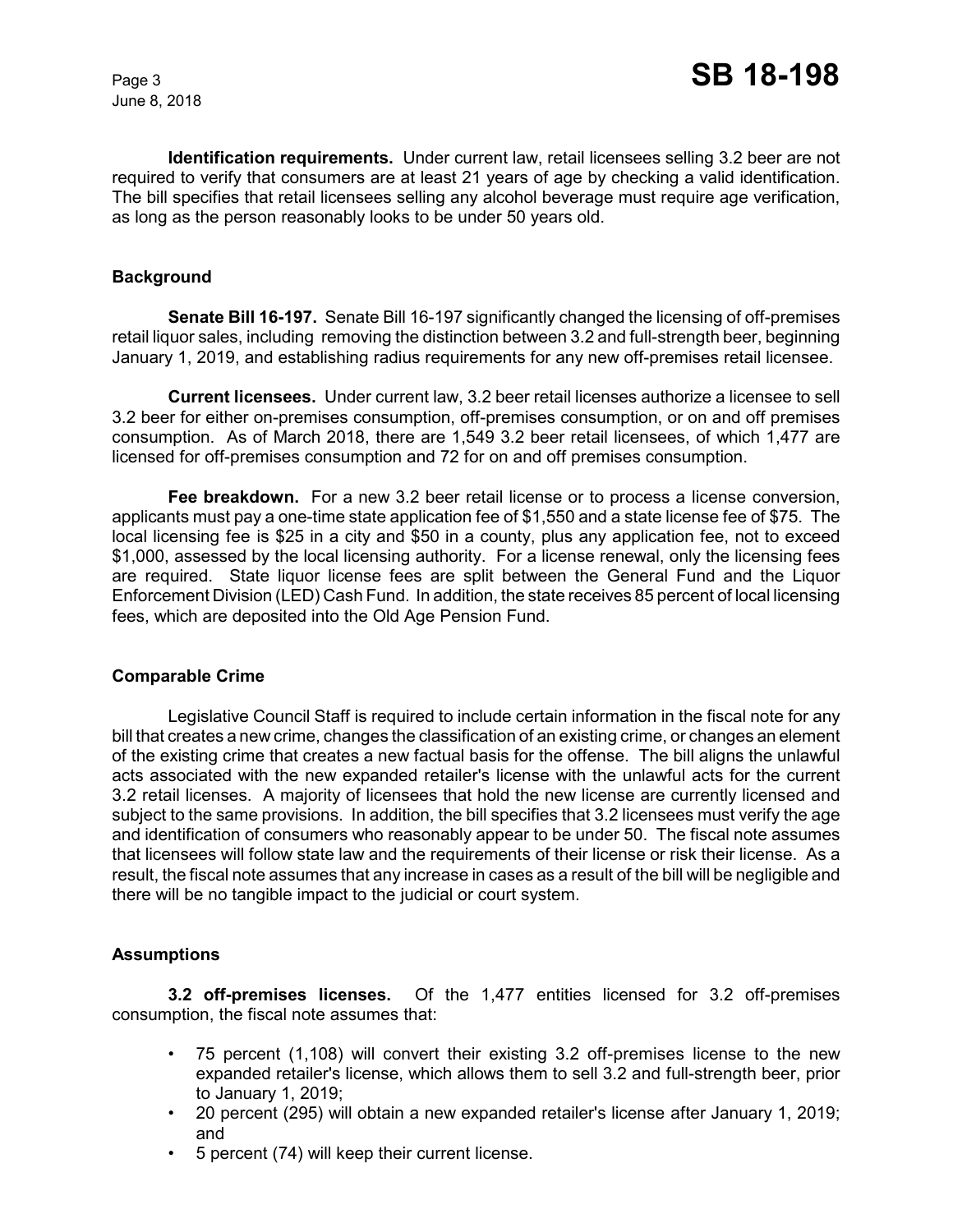**3.2 on/off premises licenses.** Of the 72 entities licensed for 3.2 on/off-premises consumption, the fiscal note assumes that:

- 30 percent (22) will convert their license to a 3.2 off-premises license;
- 30 percent (22) will convert their license to a 3.2 on-premises license; and
- 40 percent (28) will obtain a new expanded retailer's license after January 1, 2019.

**Timing.** The fiscal note assumes that all conversions to an expanded retailer's license (1,108), half the 3.2 on/off conversions (22), and 75 percent of new expanded retailer's license applications (242) will occur in FY 2018-19. The fiscal note assumes that half the 3.2 on/off conversions (22), and 25 percent of new expanded retailer's license applications from currently licensed 3.2 retailers (81) will occur in FY 2019-20.

**New expanded retailer's license.** The fiscal note assumes that the number of applicants for a new expanded retailer's license who do not hold currently a liquor license will be minimal and can be accomplished within LED's regular workload.

### **State Revenue**

In FY 2018-19, the bill increases revenue to the LED Cash Fund by \$528,350, to the General Fund by \$15,130, and to the Old Age Pension Fund by \$14,748. In FY 2019-20, the bill increases revenue to the LED Cash Fund by \$125,163 and to the General Fund by \$2,560. The revenue increase is from fines and fees, as discussed below.

**Fine revenue.** The bill increases fine revenue from 3.2 licensees who commit violations related to checking a customer's identification to verify his or her age. Such a violation is typically assessed in conjunction with violations for sale to minors; in FY 2016-17, there were 32 violations by 3.2 licensees. Based on the bill's effective date, the fiscal note assumes 16 violations will occur in FY 2018-19 and 32 in FY 2019-20. Assuming the average \$80 fine, the bill increases fine revenue to the General Fund by \$1,280 in FY 2018-19 and \$2,560 in FY 2019-20.

**Fee impact on licensees**. Colorado law requires legislative service agency review of measures which create or increase any fee collected by a state agency. The application fee amounts are estimates only, actual fees will be set administratively by LED based on cash fund balance, estimated program costs, and the estimated number of licensees subject to the fee. Licensing fees are set in statute.

Licensees are required to pay both the application fee and state license fee to obtain a new license. Only license fees are required to renew a current license; the \$75 license fee is the same for all 3.2 licenses. Because all 3.2 licensees would pay the \$75 fee to renew their license under current law, license fee revenue only increases from those 3.2 off-premises licensees who have already renewed their license in 2018 and would thus be paying a second licensing fee in order to convert their license to an expanded retailer's license before January 1, 2019. The table below identifies the fee impact of this bill.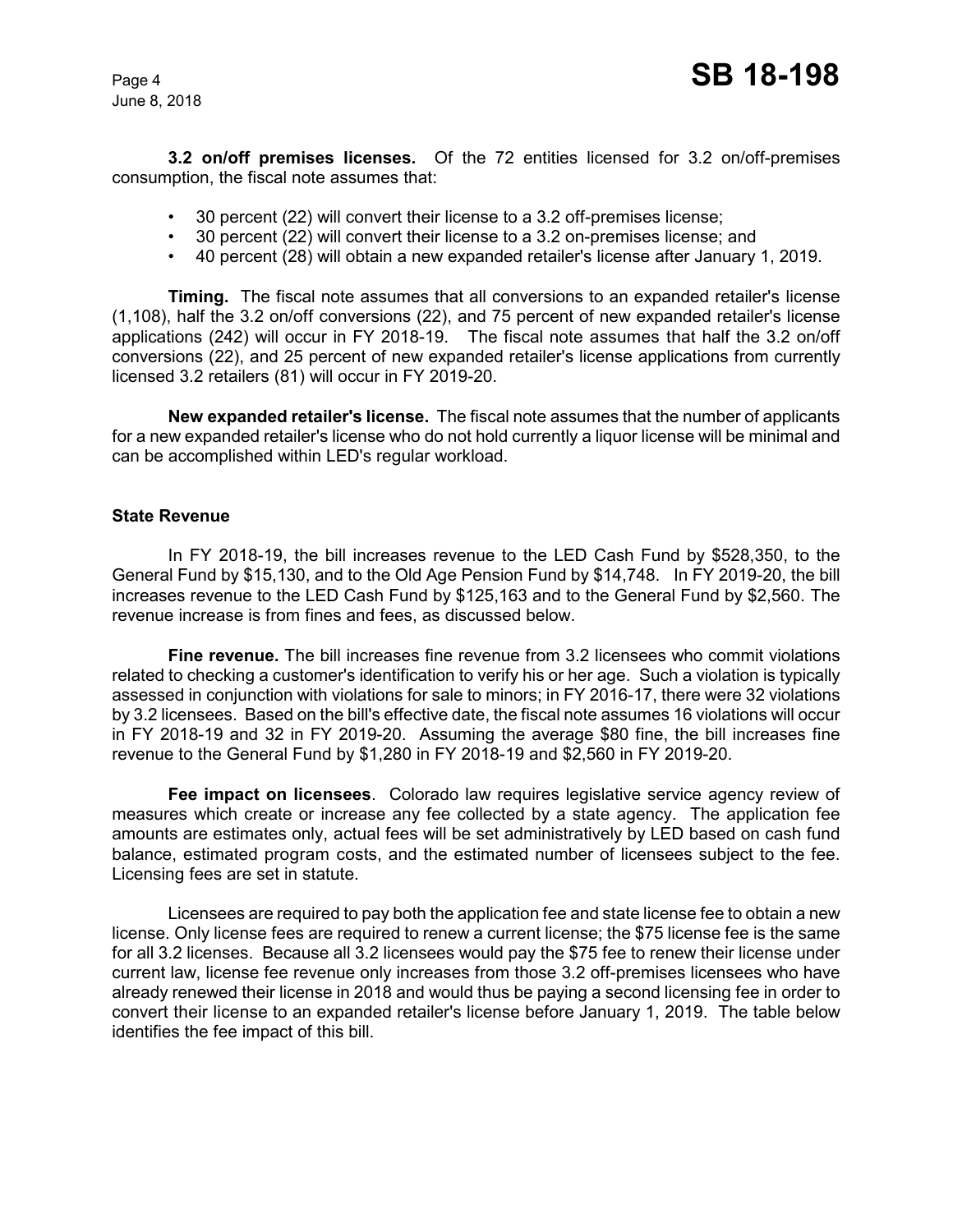| <b>Fiscal Year</b> | License Type                                  | Fee                                 | <b>Number</b><br><b>Affected</b>     | <b>Total Fee Impact</b> |
|--------------------|-----------------------------------------------|-------------------------------------|--------------------------------------|-------------------------|
|                    | <b>Application Fee</b>                        | \$1,550.00                          | 323                                  | \$500,650               |
|                    | State License Fee                             | \$75.00                             | 554                                  | \$41,550                |
| FY 2018-19         | Local License Fee - city<br>(state portion)   | \$21.25                             | 416                                  | \$8,840                 |
|                    | Local License Fee -<br>county (state portion) | \$42.50                             | 139                                  | \$5,908                 |
|                    |                                               |                                     | <b>TOTAL</b>                         | \$556,948               |
|                    |                                               |                                     | LED Cash Fund                        | \$528,350               |
|                    |                                               |                                     | General Fund                         | \$13,850                |
|                    |                                               | Old Age Pension Fund (General Fund) |                                      | \$14,748                |
| FY 2019-20         | <b>Application Fee</b>                        | \$1,550.00                          | 81                                   | \$125,550               |
|                    |                                               |                                     | <b>TOTAL</b><br><b>LED Cash Fund</b> | \$125,550<br>\$125,550  |

### **Table 2 Fee Impact on 3.2 Beer Licensees**

# **TABOR Refund**

The bill increases state cash fund and General Fund revenue subject to TABOR by \$558,228 in FY 2018-19 and \$127,723 in FY 2019-20, which will increase the amount of money required to be refunded under TABOR for FY 2018-19 and FY 2019-20. State revenue subject to TABOR is not estimated for years beyond FY 2019-20.

# **State Expenditures**

The bill increases state expenditures in the Department of Revenue by \$157,394 and 2.3 FTE in FY 2018-19 and \$5,384 and 0.1 FTE in FY 2019-20 from the LED Cash Fund. Costs are listed in Table 3 and discussed below.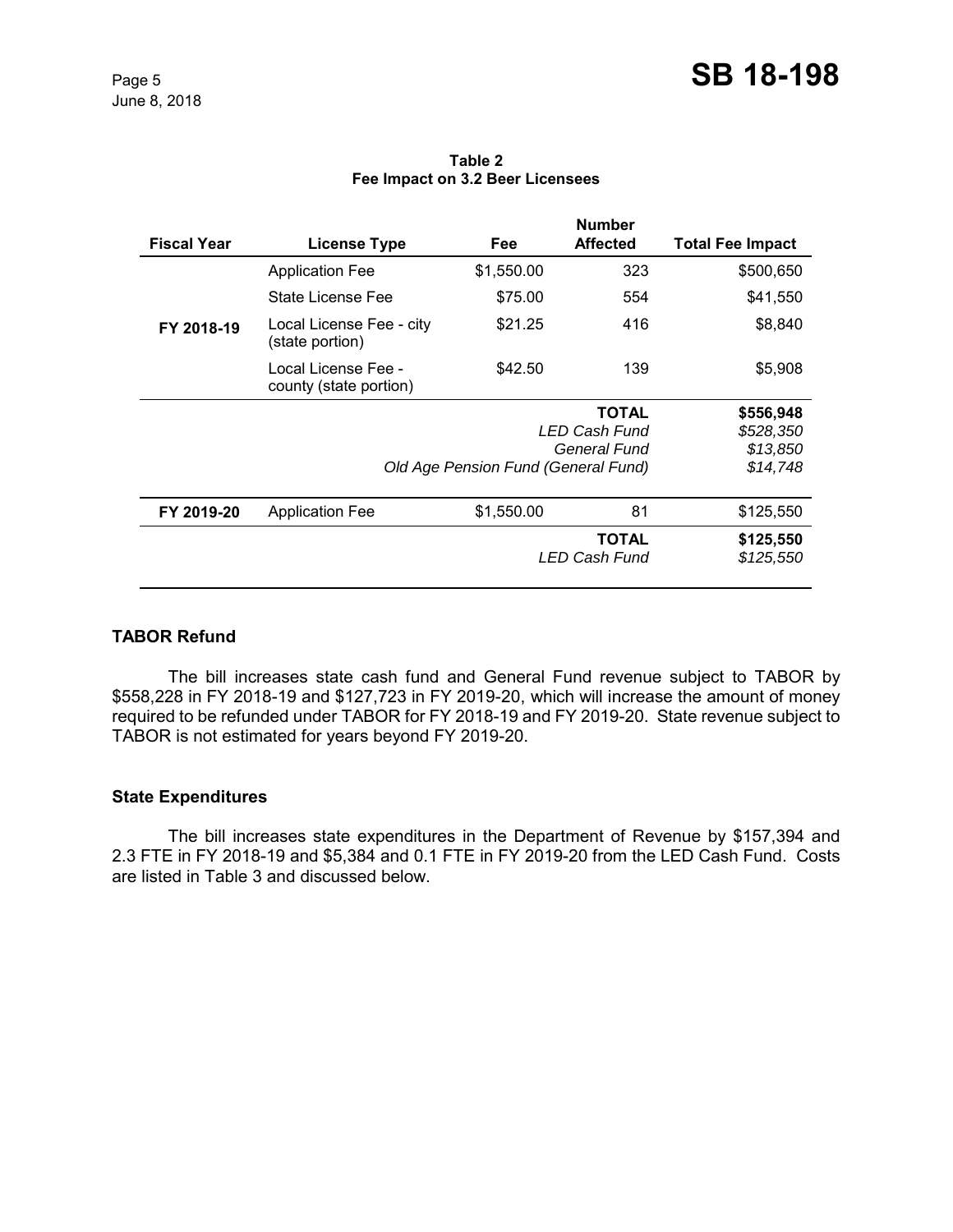| Table 3                             |  |  |
|-------------------------------------|--|--|
| <b>Expenditures Under SB 18-198</b> |  |  |

|                                                    | FY 2018-19     | FY 2019-20 |
|----------------------------------------------------|----------------|------------|
| <b>Department of Revenue</b>                       |                |            |
| <b>Personal Services</b>                           | \$85,721       | \$3,727    |
| <b>Operating Expenses and Capital Outlay Costs</b> | \$12,553       |            |
| <b>Computer Programming</b>                        | \$21,000       |            |
| Centrally Appropriated Costs*                      | \$38,120       | \$1,657    |
| FTE - Personal Services                            | 2.3 FTE        | $0.1$ FTE  |
| <b>Total Cost</b>                                  | \$157,394      | \$5,384    |
| <b>Total FTE</b>                                   | <b>2.3 FTE</b> | $0.1$ FTE  |

 *\* Centrally appropriated costs are not included in the bill's appropriation.*

**Personal services.** The LED requires 2.3 FTE in FY 2018-19 and 0.1 FTE in FY 2019-20 to implement the new license; process license conversions and applications; and respond to questions regarding the licensing changes. The FTE amounts are based on the license assumptions above and the assumption that LED requires four hours per license conversion and two hours per new license application. The fiscal note assumes a July 1, 2018, start date for the staffing requirement, in advance of the expanded retailer's license being effective January 1, 2018. Capital outlay and operating expenses include costs to update signage provided to 3.2 retailers related to identification requirements.

**Computer programming.** In FY 2018-19 only, LED requires \$21,000 to update the MyLicense Office licensing system to include the new license types.

**Legal services.** In FY 2018-19 only, the bill increases workload for LED by a minimal amount to conduct rulemaking. Legal services are provided by the Department of Law. The rulemaking is expected to be accomplished with DOR's current allotment of legal services.

**Centrally appropriated costs.** Pursuant to a Joint Budget Committee policy, certain costs associated with this bill are addressed through the annual budget process and centrally appropriated in the Long Bill or supplemental appropriations bills, rather than in this bill. These costs, which include employee insurance and supplemental employee retirement payments, and leased space are estimated to be \$38,120 in FY 2018-19, and \$1,657 in FY 2019-20.

### **Local Government**

The bill increases revenue and expenditures for local licensing authorities, as discussed below.

**Revenue.** The bill increases revenue to local licensing authorities from fees assessed for new or converted licenses under the bill. Application fees are set by each local licensing authority, and the statutorily-set local licensing fee for a 3.2 retail license is \$25 in a city and \$50 in a county, of which \$3.75 in a city and \$7.50 in a county is retained by the local licensing authority. The revenue increase will vary based on application fees assessed by the local licensing authority and the number of license applications or conversions.